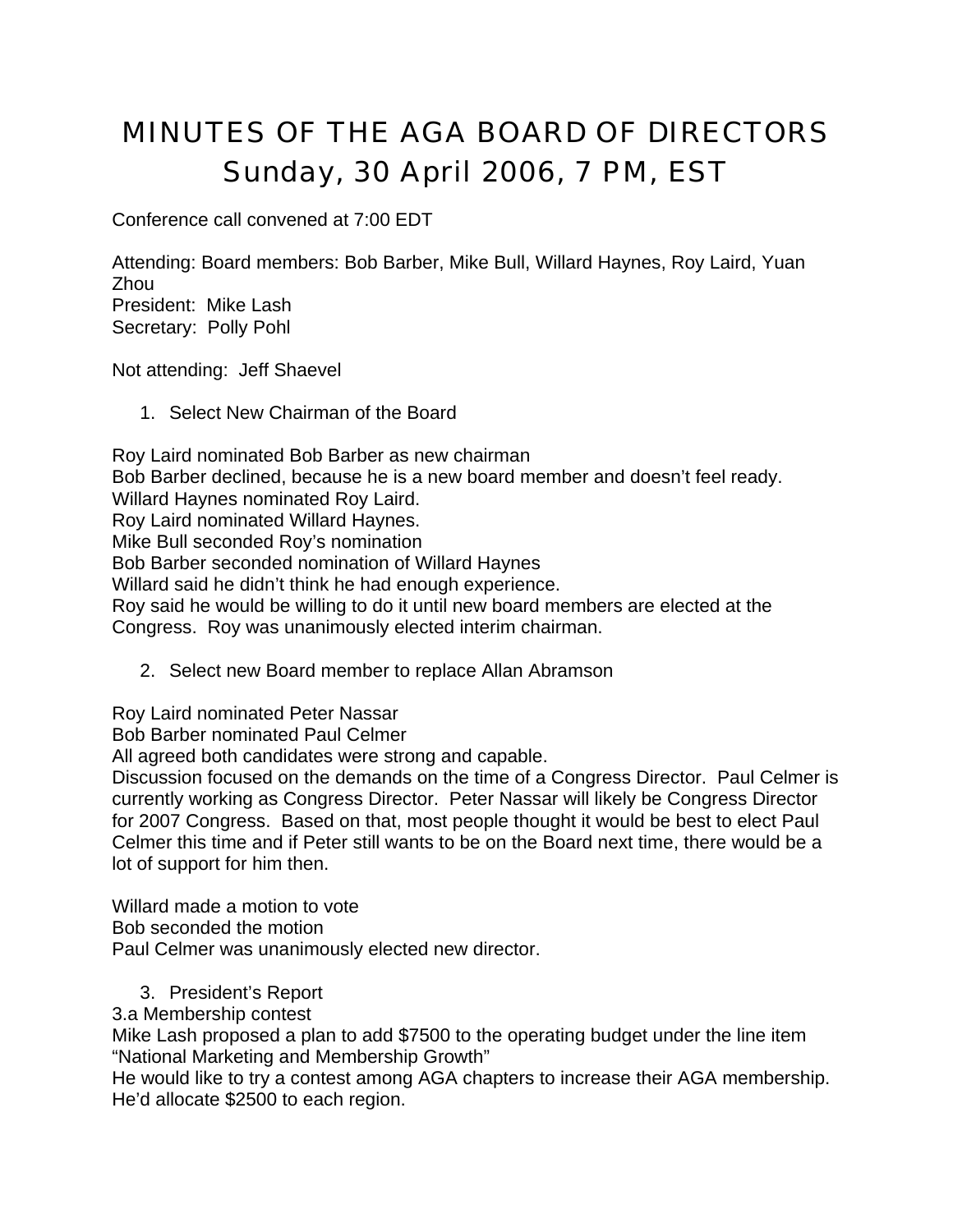He asked the Board for ideas on implementation.

Ideas included rewarding chapters for absolute number of increased AGA members and percentage increase so as not to penalize either established clubs or those in less populated areas.

Questions to address include what restrictions to put on the use of the funds. Suggestions included workshops, equipment, and tournaments. Another question was how many clubs in each region would get prizes. If clubs work hard to get members, they shouldn't be discouraged by having only one prize per region.

There was some talk about how many new members it would take to earn \$7500. It depends on whether people join for one year or several years. It was agreed that it may or may not pay off in near future, but it is an interesting idea that could be good for the organization.

Roy Laird said there was a consensus that Mike Lash should continue to work on this plan and submit more details at next month's meeting.

3.b Establish policy on chapters using their portion of Congress surplus funds. (deferred from last meeting)

Mike Lash said that the goal of the AGA is to use surplus funds to achieve AGA goals, not to sit in the bank earning interest. He suggests setting up a timeframe to use some percent of the surplus within the first two years after the Congress where it was earned, or the AGA would start authorizing the use of it for purposes consistent with AGA goals of education, growing membership, etc. It should not just be transferred to the AGA bank account and earn interest there, but should be spent in a timely manner.

Mike Bull said it takes about a year to recover from running a Congress, so two years is okay to start spending it.

Willard said it was a good idea, but is concerned about the details of the plan. Bob Barber is in favor of a plan.

Yuan Zhou said it is a good idea and wondered if we know how much each club has? Roy Laird said the Treasurer knows exactly how much each club has to their credit. Roy Laird said the Board agrees in principle with Mike Lash's plan, and he should go ahead and develop a proposal to encourage clubs to use their portion of Congress surpluses.

## 3.c Appointment of new Archivist

Craig Hutchinson wants to transfer responsibility for the AGA archives soon. There is a volunteer, David Doshay, who has volunteered to take it over. He seems enthusiastic, but he is relatively unknown within the AGA. There is concern about turning over all of this valuable material to someone without doing some investigation. Mike Bull agreed to try to meet him or find out more about him within the next two weeks, since Mike lives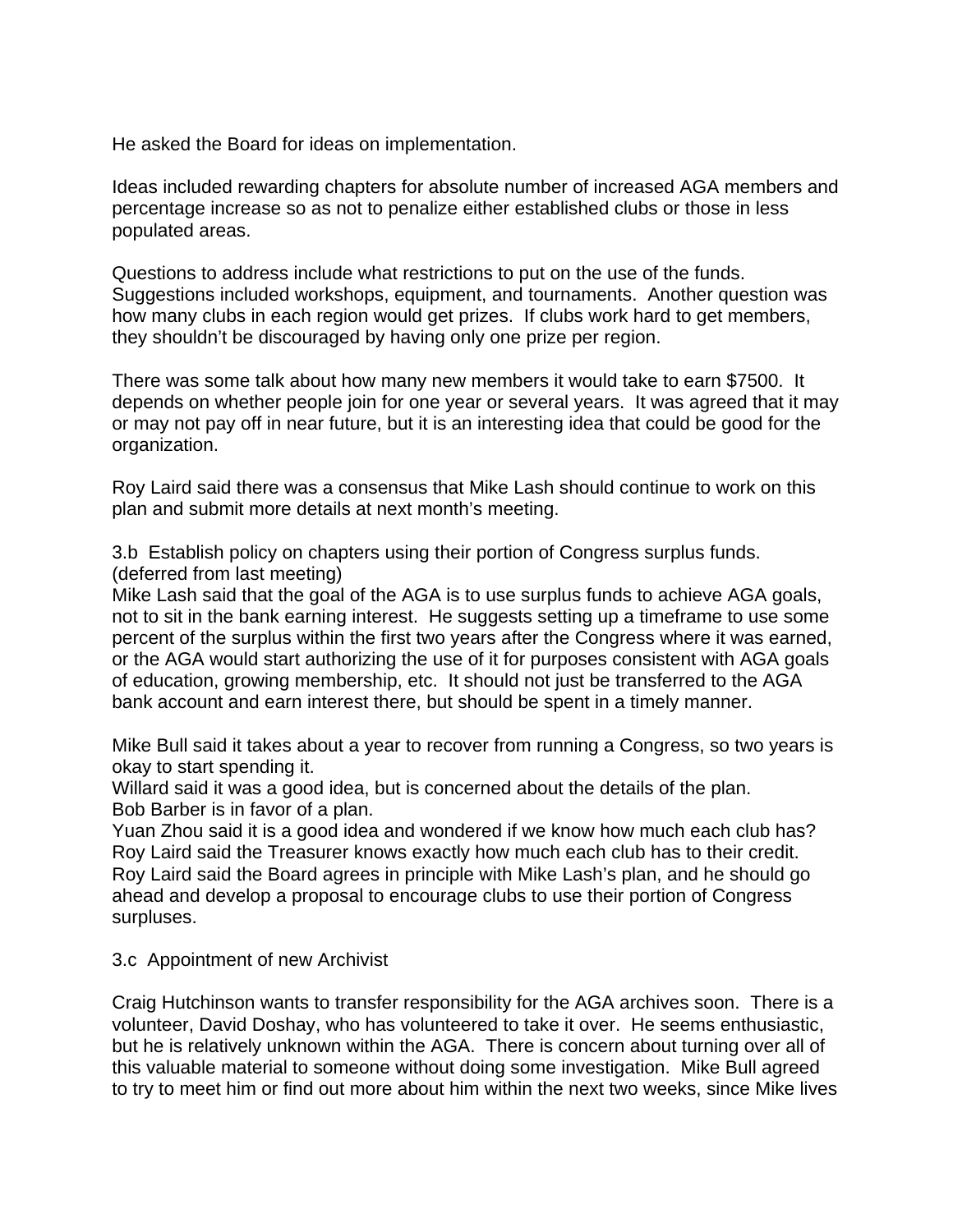in northern California, pretty close to Mr. Doshay. Mike Lash will wait for more information before making a decision on the appointment of an archivist.

End of President's report.

4. Discussion of IT issues

This item was postponed because Jeff Shaevel was absent.

5. Nakayama Award

This discussion centered on what kind of award this would be. How often will it be awarded? Who will decide who gets it? Where will the money for the award come from? Will it go only to professionals or to others who have contributed a lot to Congresses?

Bob Barber is going to talk to Yoshi Sawada about his ideas for this award, because it was his idea originally.

6. Policy re: Access to Corporate Records

Mike Lash said the policy for releasing AGA corporate data needs to be clarified. Roy suggested there should be a formal request for any specific information that is desired.

Willard said he is a member of the Chess Federation, and will find out how they handle this issue. The AGA would probably want to use similar procedures. Willard will report on this at the next meeting.

7. Publishing Go Tournament Guidelines on the AGA web site.

Mike Lash said that Ken Koester has written a comprehensive guide for use by tournament directors. He will allow the AGA to post the guide on their web site, but will insist that no changes be made by anyone but himself.

Willard Haynes says that the AGA should own any document that is about running an AGA rated tournament.

Mike Lash said that Chris Kirschner is willing to write a new tournament guide and give it to the AGA, but is only willing to do it if he is assured that it will become the official AGA guide.

Willard warned that anyone writing an AGA guide should not look at Ken's guide, to insure there is no suggestion of plagiarism.

Polly Pohl asked if anyone actually wanted to make any changes to Ken's document or if people think it is good as it is?